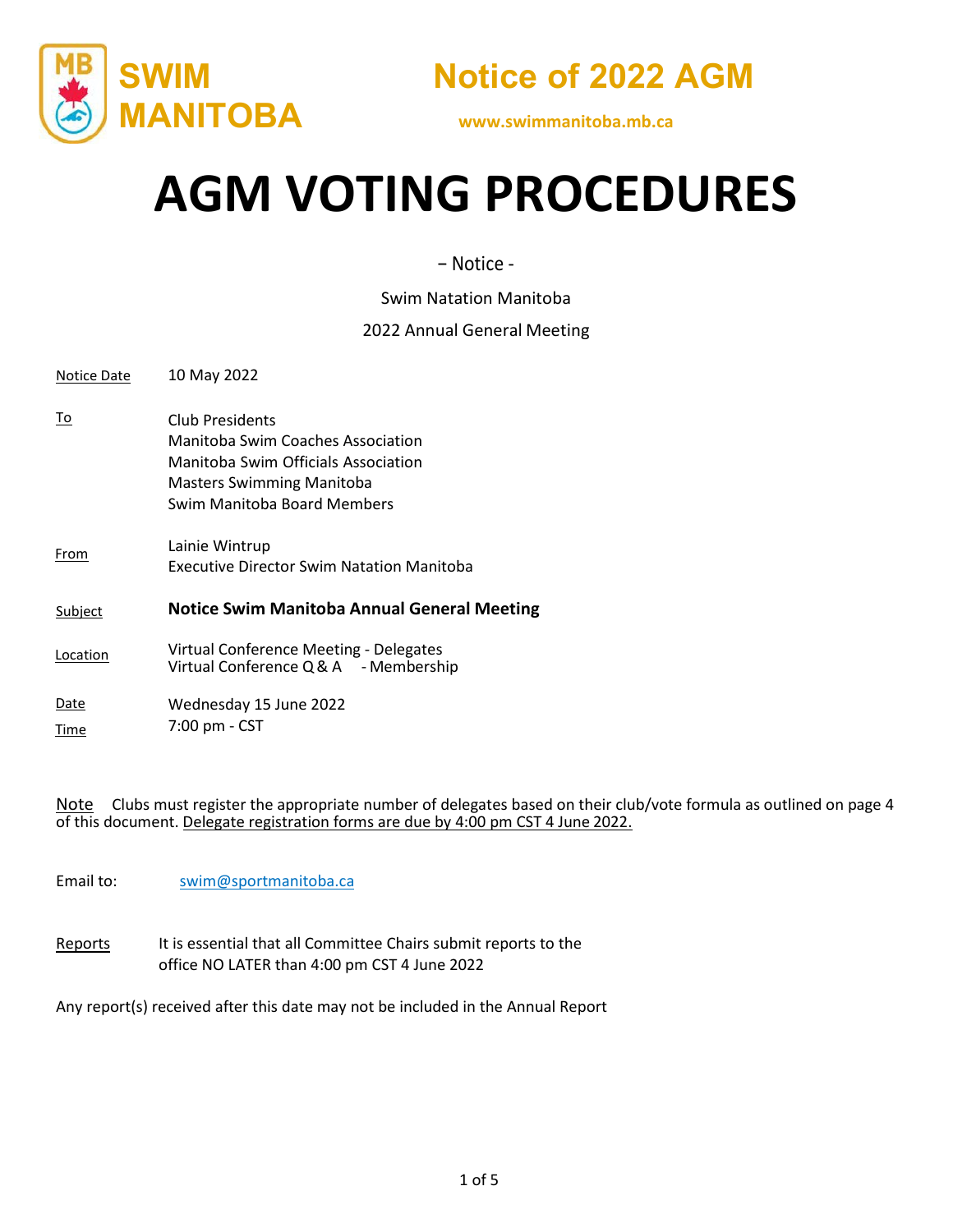



# **Annual General Meeting**

# **Voting Procedure**

#### 4.10 Quorum

At all Members' Meetings, a quorum shall consist of fifty percent (50%) or more of the Class 1 delegates.

#### 4.14 Voting

- a. At every Members Meeting, every motion shall, unless otherwise required by these Bylaws, be determined by an ordinary resolution.
- b. Voting shall be by show of hands, in writing or orally, except in respect of elections, or in situations where a secret ballot is specifically requested by a Delegate.
- c. In the case of a tie, the chair presiding over the Members' Meeting shall have the deciding vote on any such matter.

#### 4.15 Scrutineers

At the beginning of each meeting, the Board may appoint one or more scrutineers who will be responsible for ensuring that votes are properly cast and counted.

4.16 Proxy Voting

There will be no voting by proxy.

For any clarification, contact the Swim Manitoba Office at: [swim.ed@sportmanitoba.ca](mailto:swim.ed@sportmanitoba.ca)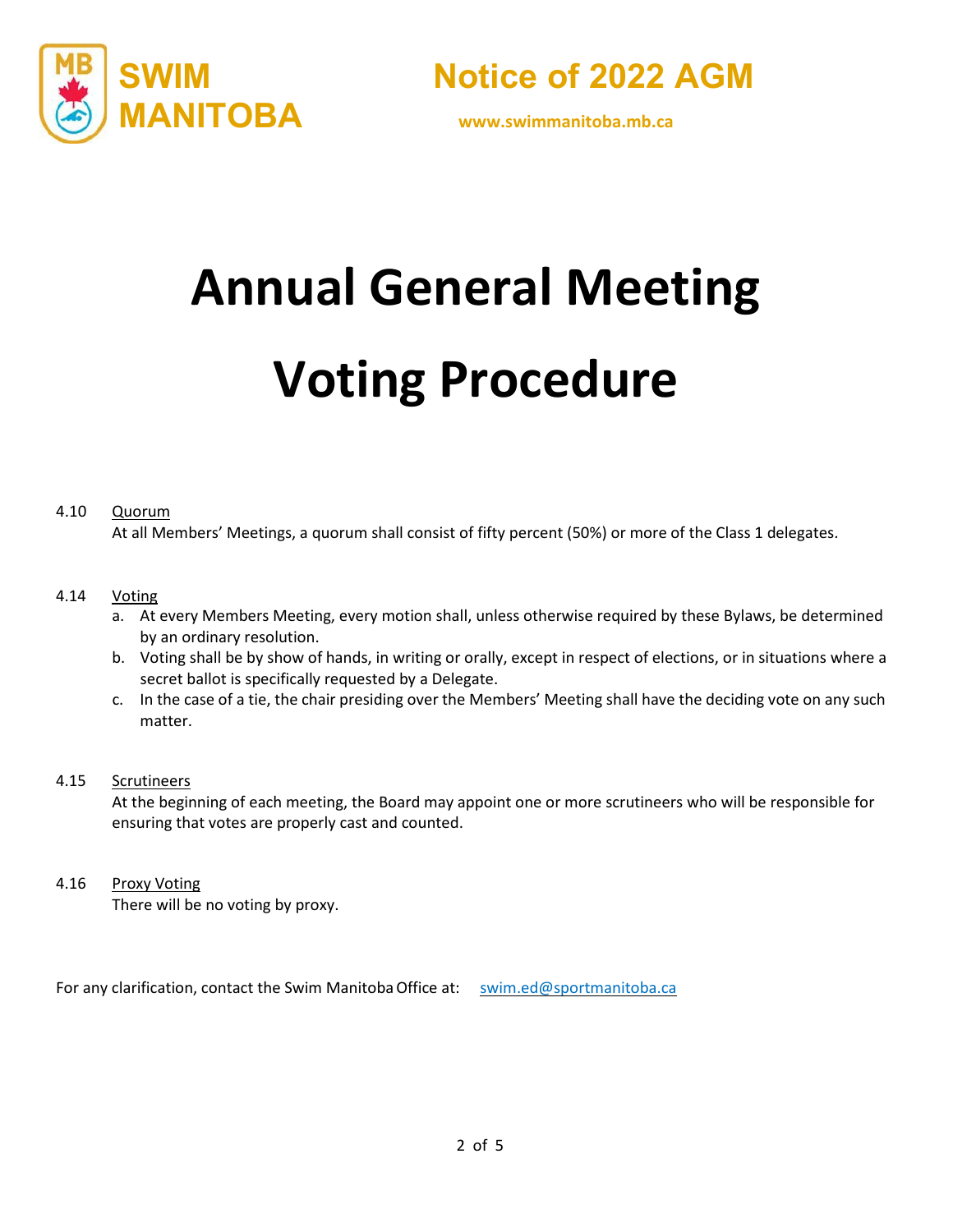



# **Notice of Motion Request Form**

Notice of Motion Requests must be submitted on or before:

#### **4:00 pm CST 17 May 2022**

**Remit to:** Lainie Wintrup Swim Manitoba Executive Director

[swim.ed@sportmanitoba.ca](mailto:swim.ed@sportmanitoba.ca)

| Club         |  |
|--------------|--|
| -<br>tted by |  |

| New Motion     | Amendment to By-Law                            |  |
|----------------|------------------------------------------------|--|
|                |                                                |  |
|                |                                                |  |
|                |                                                |  |
|                |                                                |  |
|                |                                                |  |
|                |                                                |  |
|                |                                                |  |
|                |                                                |  |
| Current By-Law |                                                |  |
|                |                                                |  |
|                |                                                |  |
|                |                                                |  |
|                |                                                |  |
|                | Comments on Purpose of Amendment or New Motion |  |
|                |                                                |  |
|                |                                                |  |
|                |                                                |  |
|                |                                                |  |
|                |                                                |  |
|                |                                                |  |
|                |                                                |  |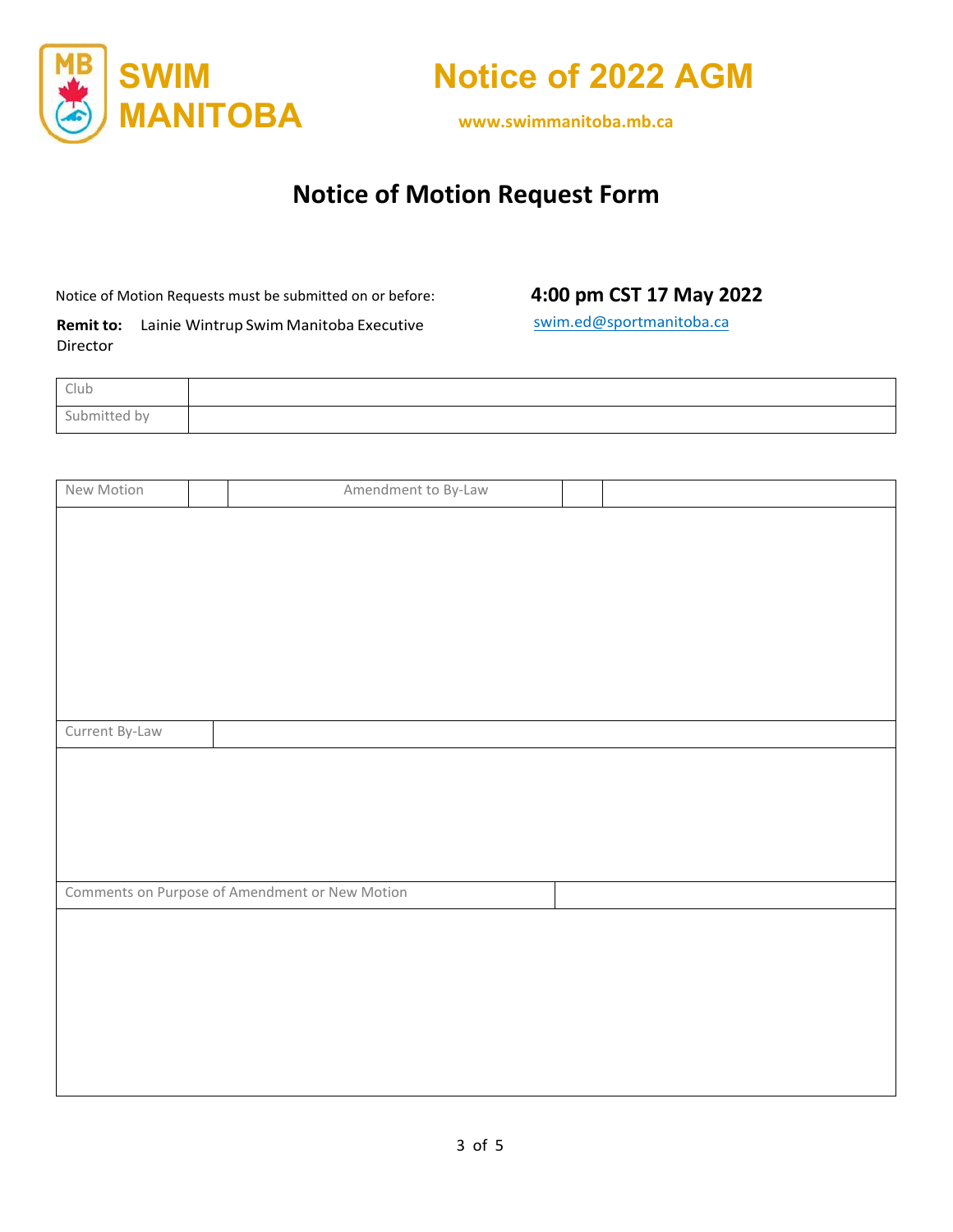



## 2021-2022 Club Affiliation Votes Competitive Membership as of 31 March 2022

### **Competitive Membership as of 31 March 2022**

| <b>Club</b>                     | <b>Votes</b>   | <b>#Swimmers</b>   |               |              |
|---------------------------------|----------------|--------------------|---------------|--------------|
| <b>Brandon Bluefins</b>         | 4              | 76                 |               |              |
| <b>Central Plains Sea Lions</b> | $\overline{2}$ | 24                 |               |              |
| Dolphins Swim Club              | 3              | 31                 |               |              |
| <b>Manitoba Marlins</b>         | 5              | 182                |               |              |
| Manta Swim Club                 | 6              | 279                |               |              |
| Para Storm Swim Club            | 1              | 13                 | Voting legend |              |
| <b>Parkland Gators</b>          | 3              | 32                 | # Swimmers    | # Votes      |
| <b>St James Seals</b>           | 4              | 61                 | $1 - 4$       | $\mathbf{0}$ |
| <b>Steinbach Skimmers</b>       | 2              | 25                 | $5 - 15$      | 1            |
| <b>Swimming Rockers</b>         | 4              | 65                 | $16 - 30$     | 2            |
| The Pas Road Runners            | 3              | 35                 | $31 - 60$     | 3            |
| <b>UMAN Bison Swimming</b>      | 3              | 51                 | $61 - 120$    | 4            |
| <b>UM Varsity Swimming</b>      | $\mathbf 0$    | non eligible       | $121 - 240$   | 5            |
|                                 |                |                    | $241 - 480$   | 6            |
| <b>Summer Club - Class 2</b>    | <b>Votes</b>   | <b>Class</b>       | <b>Class</b>  | # Votes      |
| <b>Beausejour Otters</b>        | $\mathbf 0$    | class 2            | Class 2       | 1            |
| <b>Manitou Stingrays</b>        | 0              | class 2            | Class 3       | 1            |
| Neepawa Blue Dolphins           | 0              | class 2            |               |              |
| <b>Pilot Mound Piranhas</b>     | $\Omega$       | class 2            |               |              |
| Swan Valley Rapids              | 0              | class 2            |               |              |
| <b>Treherne Tiger Sharks</b>    | 0              | class <sub>2</sub> |               |              |
| <b>Winkler Barracudas</b>       | 0              | class 2            |               |              |
|                                 |                |                    |               |              |
| <b>Association</b>              | <b>Votes</b>   | <b>Class</b>       |               |              |
| <b>Masters Swimming MB</b>      | $\mathbf{1}$   | class 3            |               |              |
| <b>MB Swim Coach Assoc</b>      | 1              | class 3            |               |              |
| <b>MB Swim Officials Assoc</b>  | 1              | class 3            |               |              |

| Total voting delegates      |             |     |  |
|-----------------------------|-------------|-----|--|
| Total competitive swimmers: | 31 Mar 2022 | 874 |  |

Masters' swimmers from all clubs & UM Varsity not included in totals